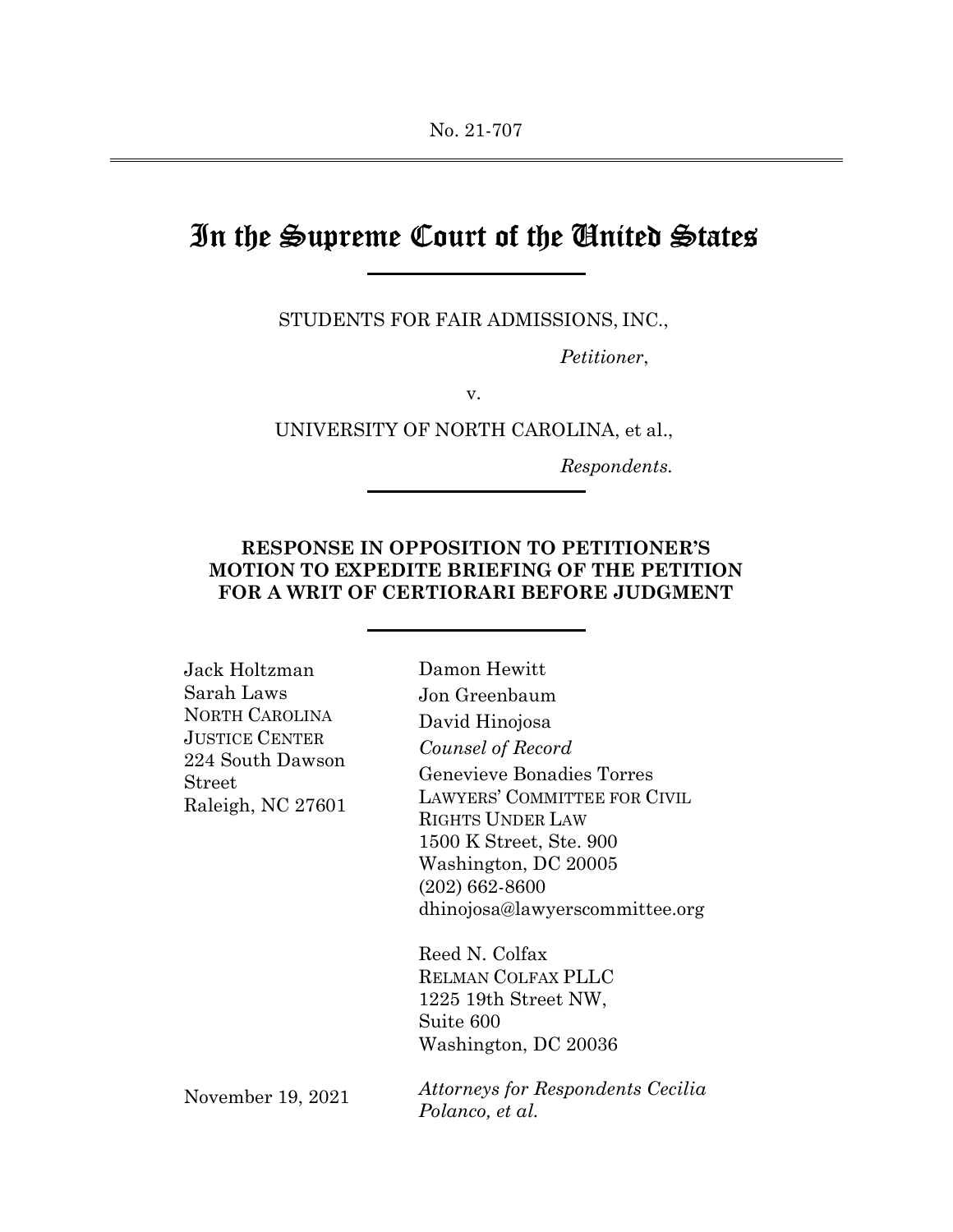#### INTRODUCTION

Respondents, students and alumni who participated as defendant-intervenors in the proceedings below1 (hereinafter "Respondent-Students"), respectfully request that this Court deny Petitioner Student for Fair Admission's (hereinafter "Petitioner" or "SFFA") Motion to Expedite Briefing of the Petition for a Writ of Certiorari Before Judgment. SFFA's Motion is procedurally defective. While fashioned as a motion to expedite, it substantively serves as a backdoor attempt to preemptively deny Respondent-Students the ordinary process of seeking an extension, which this Court routinely grants absent exigent circumstances. Moreover, SFFA's claimed grounds for speedy review—a desire to "align<sup>[]</sup> this case with  $Harvard$ "<sup>2</sup>—is based on highly speculative presumptions that this Court will soon consider SFFA's petition for writ of certiorari in the SFFA v. Harvard case3 and fails to demonstrate the type of urgent circumstances warranting expedited review.

## STATEMENT

1. This case involves the lawfulness of the University of North Carolina at Chapel Hill's (hereinafter "UNC") admissions program that considers race as one factor among many to admit a student body that is diverse across many dimensions and produces the benefits of diversity. App.2-3. After holding an eight-day trial and reviewing the voluminous evidence entered by all parties, the district court ruled in

<sup>1</sup> Respondent-Students are Cecilia Polanco, Luis Acosta, Star Wingate-Bey, Laura Ornelas, and Andrew Brennen. Respondent-Students are a racially diverse group of underrepresented students of color who applied, attended, and/or recently graduated from the University of North Carolina ("UNC"). App.4-5.

<sup>2</sup> Pet'r's Mot. 3.

<sup>3</sup> Students for Fair Admissions, Inc. v. President & Fellows of Harvard Coll., 980 F.3d 157 (1st Cir. Nov. 12, 2020), petition for cert. filed, No. 20-1199 (U.S. Feb. 25, 2021).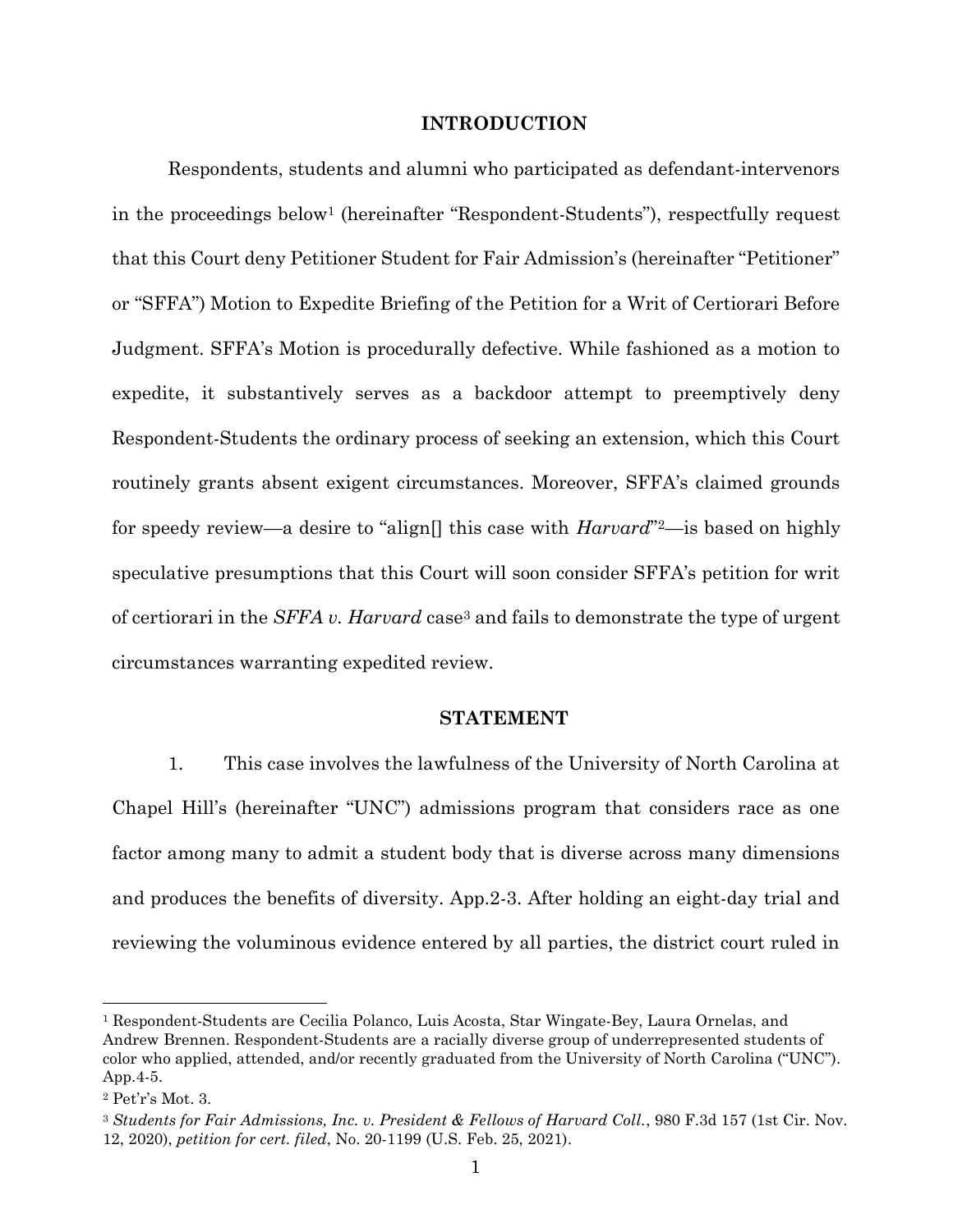UNC's favor on all counts. App.7, 175, 183-86. In a 155-page opinion, the district court found that UNC has a compelling interest in pursuing the educational benefits of diversity and that its process for considering race is both highly individualized and narrowly tailored to achieve such benefits. App.164-65, 174-75, 183-86. The district court entered its final judgment on November 4, 2021. App.252-53.

2. SFFA appealed to the U.S. Court of Appeals for the Fourth Circuit and the case was docketed on November 10. See Students for Fair Admissions, Inc. v. Univ. of N. C., No. 1:14-CV-954, appeal docketed, No. 21-2263 (4th Cir. Nov. 10, 2021).

3. On November 11, 2021, SFFA filed its Petition for a Writ of Certiorari Before Judgment (hereinafter "Petition") and its Motion to Expedite Briefing (hereinafter "Motion"). See Pet'r's Mot. Respondents University of North Carolina at Chapel Hill, et al., (hereinafter "University-Respondents") and Respondent-Students both stated their opposition to the Motion. See Pet'r's Mot. 1.

4. On November 15, 2021, the Petition was docketed with responses due on December 15, 2021. See S. Ct. R. 15.3.

5. On November 18, 2021, University-Respondents submitted a request for a 30-day extension to file their Response in Opposition to SFFA's Petition. Respondent-Students are contemporaneously with this Response, on November 19, 2021, submitting a request for a 30-day extension to file their Response in Opposition to SFFA's Petition in accordance with Rule 30.4.

### ARGUMENT

6. SFFA's Motion is procedurally defective. While styled as a motion to expedite, the Motion asks this Court to order that "no extensions will be granted" so

2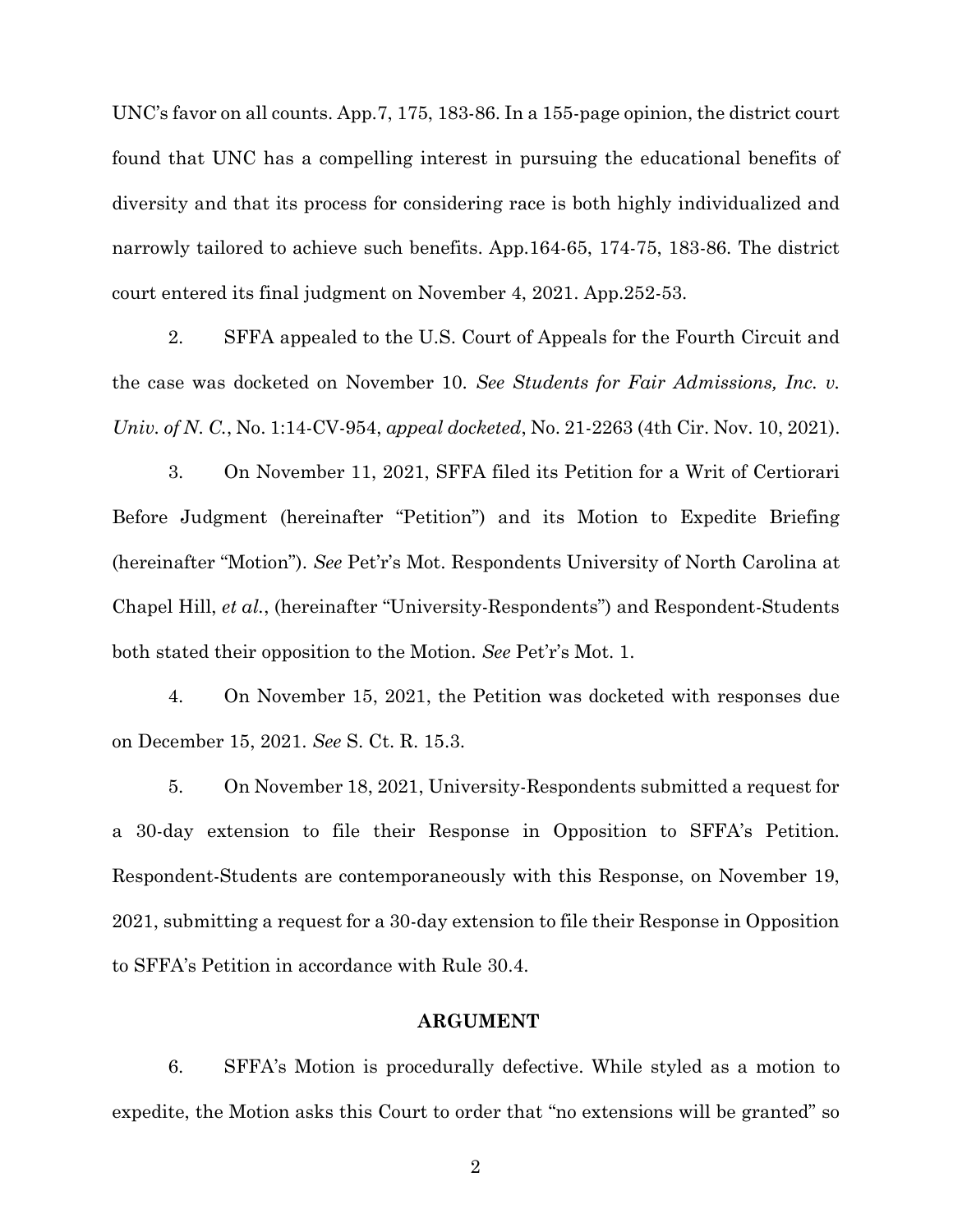that Respondent-Students are strictly confined to filing their response within the 30 days set by Supreme Court Rule 15.3. Pet'r's Mot. 1. In essence, SFFA's Motion is a backdoor attempt to peremptorily block Respondent-Students' ability to seek an extension. Whether an extension is warranted should be determined in the context of such a request and decided pursuant to this Court's ordinary procedures. A motion to extend the time to file a brief in opposition may be presented to the Clerk in the form of a letter, and acted upon by the Clerk's Office in the first instance. S. Ct. R. 30.4. Absent "circumstances that necessitate a speedy ruling on the petition, the Clerk's Office will generally grant an initial extension of 30 days upon request." Scott Harris, Memorandum Concerning the Deadlines for Cert Stage Pleadings and Scheduling of Cases for Conference, Supreme Court of the United States Office of the Clerk (Feb. 2020), https://tinyurl.com/y9trjke6. Because SFFA has improperly invoked the rule governing expedited motions, its Motion should be denied on that procedural basis.

7. Moreover, even if the Court were to consider the merits of SFFA's Motion, it fails to express grounds warranting expedited review and briefing. Orders to expedite cases are infrequently entered and typically limited to exceptional, emergent circumstances that require immediate review. See, e.g., Youngstown Sheet  $&$  Tube Co. v. Sawyer, 343 U.S. 579 (1952) (granting expedited consideration because case presented issues about whether the seizure of most of the country's steel mills was a proper exercise of the President's military power). SFFA's purported reasons for hastening the briefing schedule—that the Solicitor General  $may$  submit its brief in SFFA's pending challenge against Harvard University and that this Court  $may$ consider Harvard in the upcoming term (see Pet'r's Mot. 1-2)—are purely speculative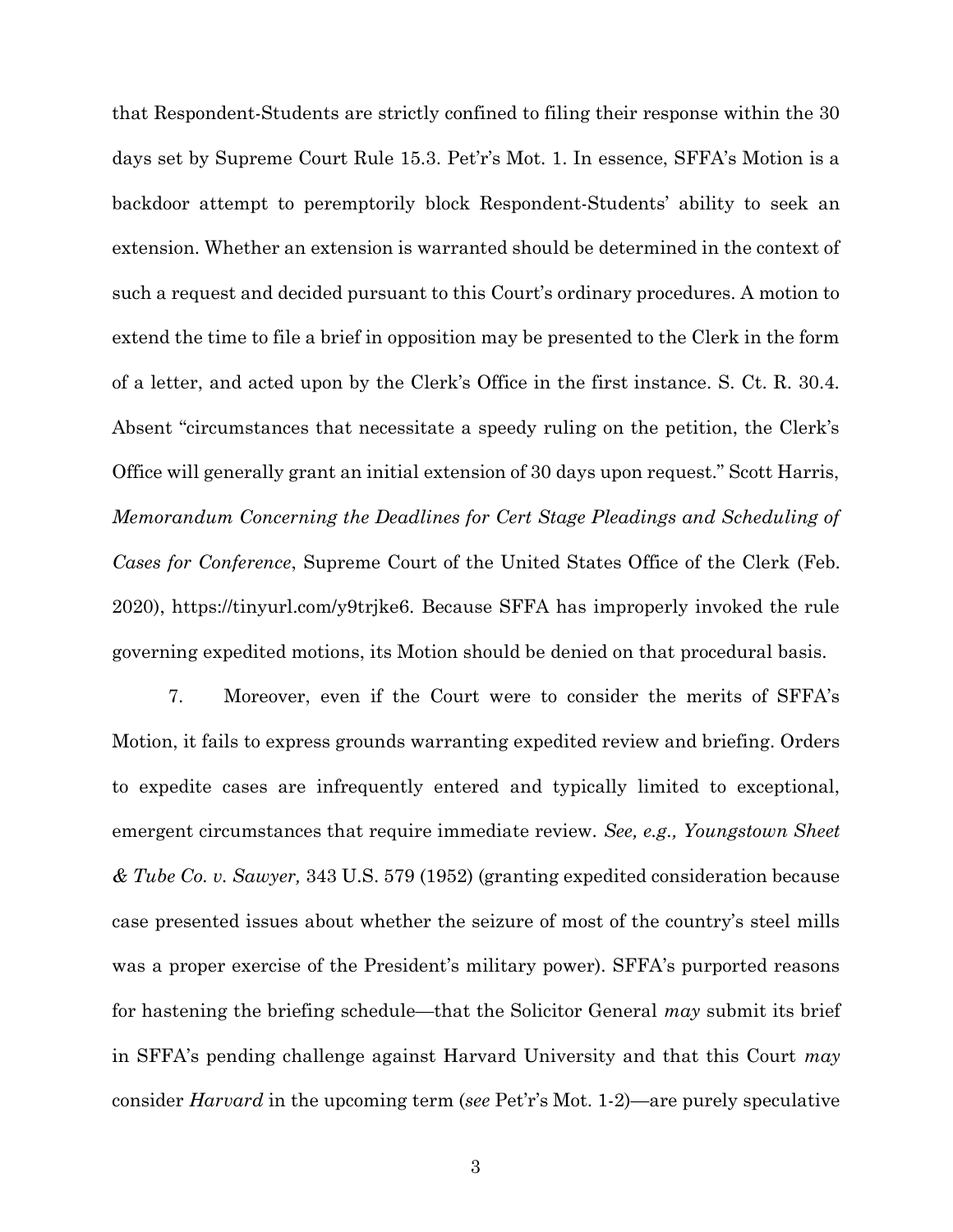and fall far short of the types of circumstances warranting departure from this Court's ordinary procedures. This case presents no more exigent circumstances than Harvard, Fisher II, Fisher I, or Grutter, none of which involved expedited briefing, and in many instances involved extensions to file responses.<sup>4</sup>

8. Placing aside the fact that this Court has previously held that cases involving race-conscious admissions in higher education are highly fact-specific,<sup>5</sup> and that this case and the *Harvard* case involve different claims,<sup> $6$ </sup> even assuming, arguendo, the issues were sufficiently similar for joint consideration by this Court, Petitioners do not explain why the Court would need full briefing on this Petition before it decides whether to grant certiorari as to *Harvard*.

9. While no grounds for exigency exist, several factors make an extension warranted and necessary in this case. First, David Hinojosa, who is lead Counsel for Respondent-Students, has several competing deadlines and commitments in the coming weeks. As SFFA is well-aware, such conflicts include filing a response brief due December 3rd in the Fifth Circuit opposing SFFA's appeal of its unsuccessful

<sup>4</sup> See Docket entries for *Harvard*, https://tinyurl.com/3skyrcu3 (last visited November 19, 2021) (one extension sought and granted); Fisher v. Univ. of Tex. at Austin, 136 S. Ct. 2198 (2016), https://tinyurl.com/96e5amvb (last visited November 19, 2021) (one extension granted to respondents); Fisher v. Univ. of Tex. at Austin, 570 U.S. 297 (2013), https://tinyurl.com/5fjuk5d7 (last visited November 19, 2021) (one extension granted to respondents); Grutter v. Bollinger, 539 U.S. 306 (2003), https://tinyurl.com/px3k6kwc (last visited November 19, 2021) (two extensions granted to respondents). <sup>5</sup> See e.g., Grutter, 539 U.S. at 327, 334 (2003) ("Context matters when reviewing a race-based governmental action under the Equal Protection Clause....[T]he very purpose of strict scrutiny is to take such relevant differences into account.") (internal quotation marks omitted).

<sup>6</sup> Compare App.2 (describing three claims brought by SFFA against UNC) with Harvard, No. 20-1199, Pet. Writ of Cert. at 22-27 (alleging claims of discrimination against Asian American students and racial balancing).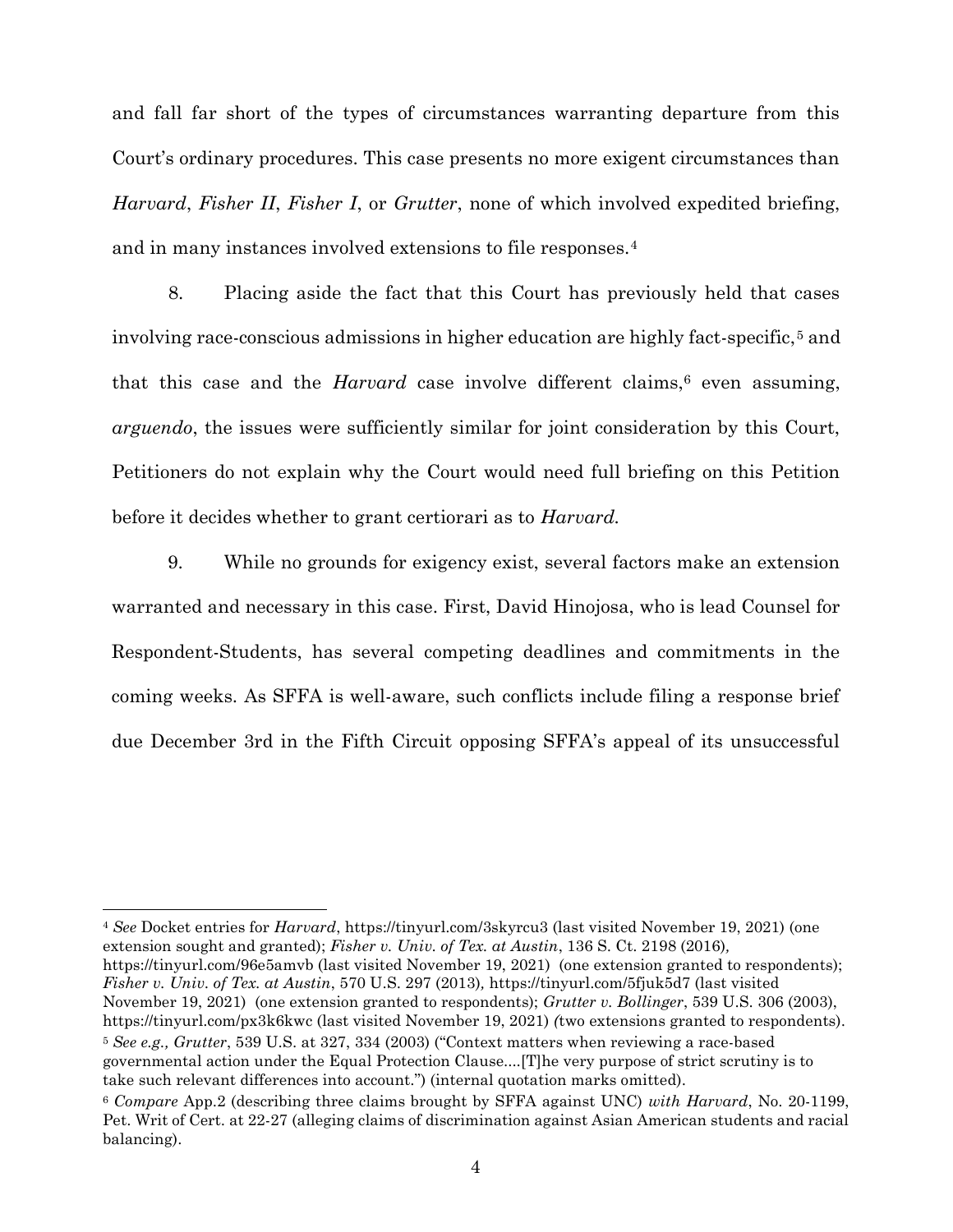challenge to the University of Austin at Texas's race-conscious policy.7 Mr. Hinojosa also has upcoming deadlines in cases involving federal and state constitutional issues, including in: Black Emergency Response Team v. O'Connor, 5:21-cv-01022-G (W.D. Okla. filed Oct. 19, 2021) (plaintiffs' reply brief due December 17, 2021); NAACP-Charlotte Mecklenburg Branch v. Moore, 20 CVS 5194 (N.C. Sup.Ct. 2020), appeal docketed, COA 21-446 (N.C. Ct. App. Aug. 12, 2021) (response brief due November 24, 2021). Second, the upcoming holidays pose an additional scheduling conflict with team members scheduled for pre-planned vacations. Third, this case involves a voluminous record and, by SFFA's own acknowledgment, the "momentous question" of whether to overrule more than forty years of Supreme Court decisions regarding the limited consideration of race in university admissions. Pet'r's Mot. 2. Respondent-Students will require additional time to fully respond to the issues raised in SFFA's Petition. Fourth, an extension is warranted given SFFA's unanticipated early submission of a Writ for Certiorari Before Judgment, which was filed one day after the Fourth Circuit docketed the appeal and only seven days after final judgment in the district court. All of these factors weigh in favor of providing Respondent-Students the additional time needed to review SFFA's Petition and submit a brief that provides a thorough and full presentation of the significant issues at hand.

## **CONCLUSION**

For the foregoing reasons, Respondent-Students respectfully urge this Court to deny Petitioner's Motion to Expedite.

<sup>7</sup> Prior to filing this Motion, SFFA was aware Mr. Hinojosa had scheduling conflicts throughout November since Mr. Hinojosa and co-counsel sought and were granted an extension in *SFFA v*. University of Texas at Austin due to other work commitments. See Doc. Nos. 00516069627, 00516070610, Students for Fair Admissions, Inc. v. Univ. of Tex. at Austin, 1:20-CV-763-RP (W.D. Tex. 2021), appeal docketed, No. 21-50715 (5th Cir. Aug. 5, 2021).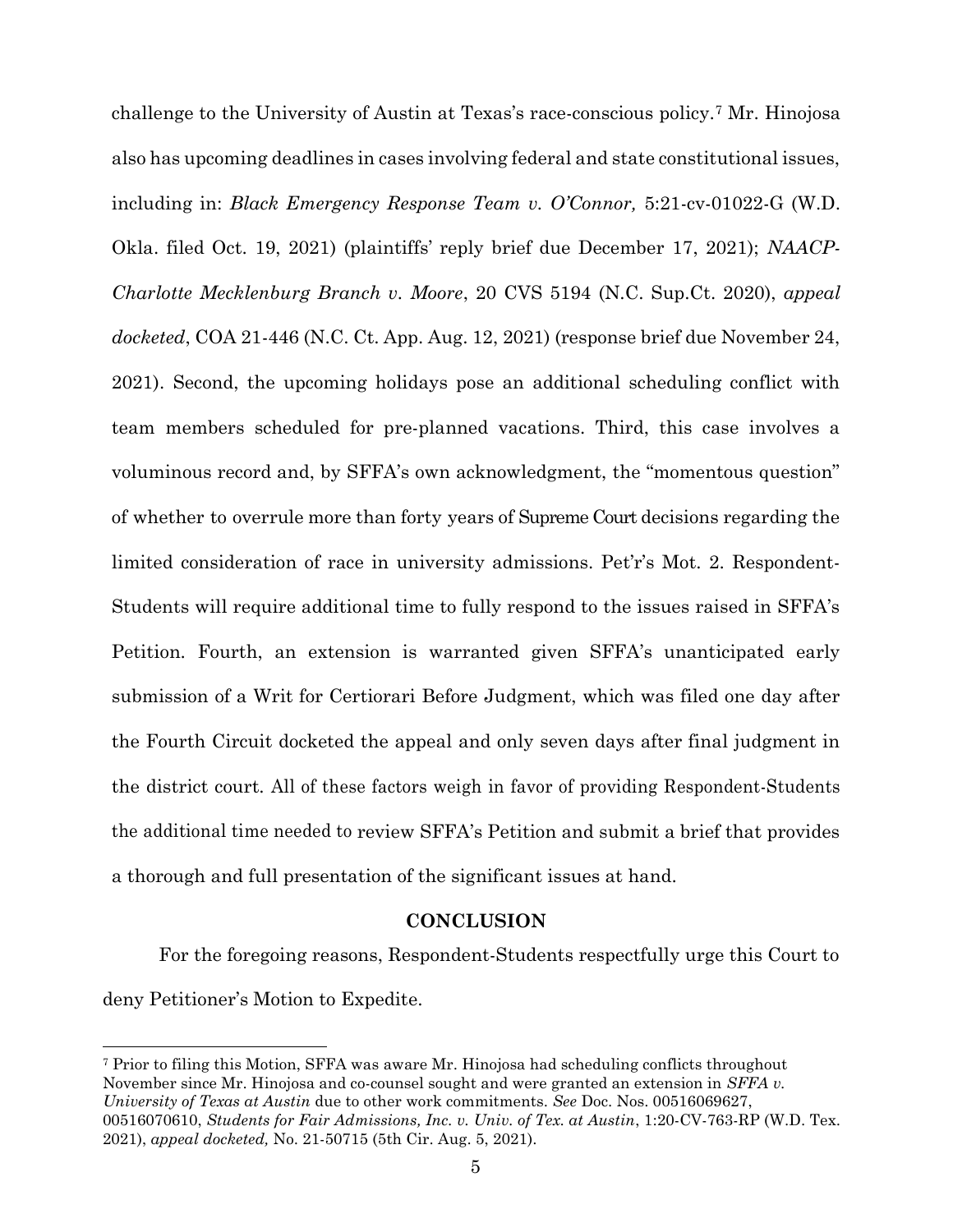/s/ David Hinojosa Damon Hewitt Jon Greenbaum David Hinojosa Counsel of Record Genevieve Bonadies Torres LAWYERS' COMMITTEE FOR CIVIL RIGHTS UNDER LAW 1500 K Street, Ste. 900 Washington, DC 20005 (202) 662-8600 dhinojosa@lawyerscommittee.org

Jack Holtzman Sarah Laws NORTH CAROLINA JUSTICE **CENTER** 224 South Dawson Street Raleigh, NC 27601

Reed N. Colfax RELMAN COLFAX PLLC 1225 19th Street NW, Suite 600 Washington, DC 20036

Attorneys for Respondents Cecilia Polanco, et al.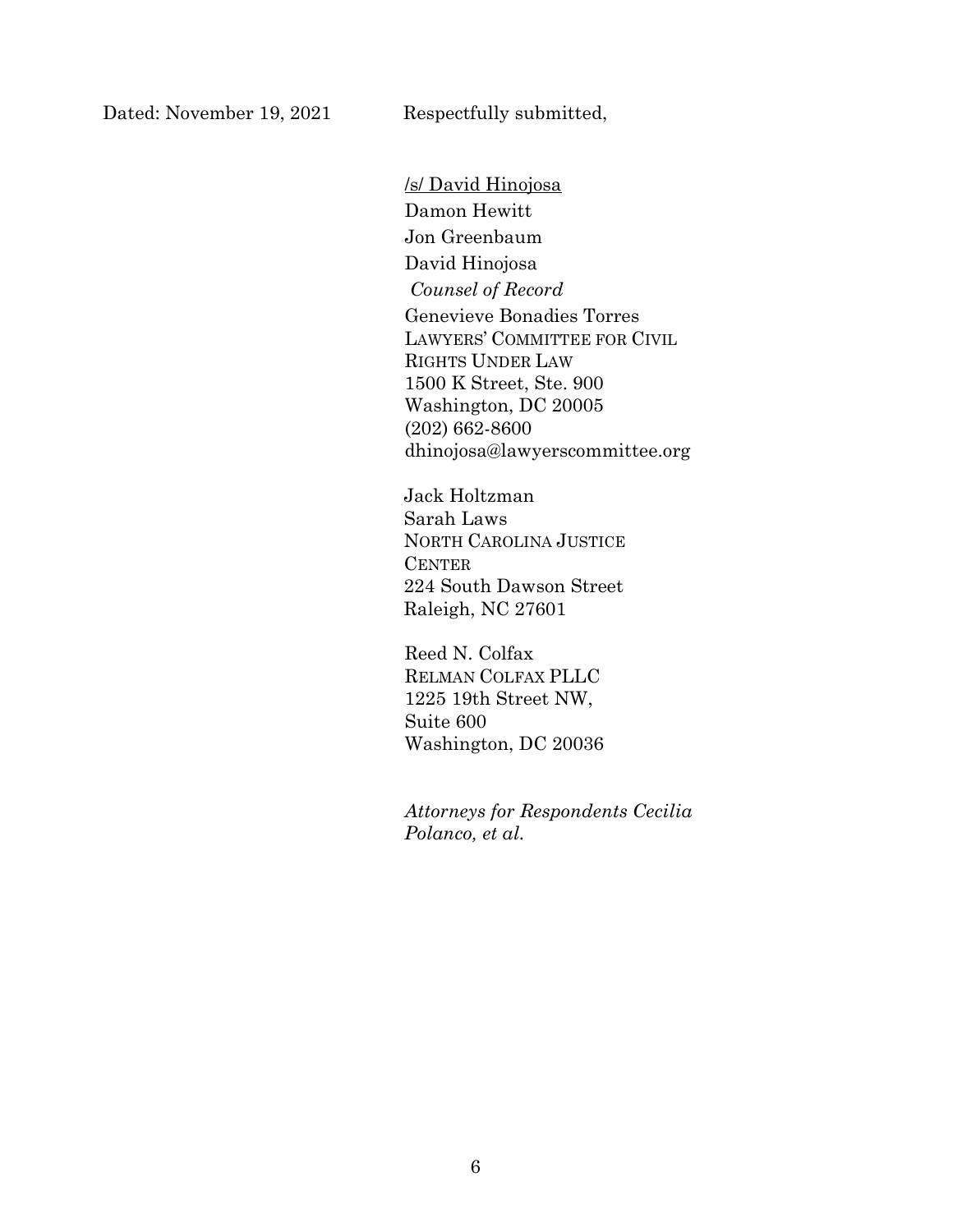## CERTIFICATE OF SERVICE

I, David Hinojosa, hereby certify that an original and 10 copies of the foregoing Response in Opposition to Petitioner's Motion to Expedite Briefing of the Petition for a Writ of Certiorari Before Judgment in Students for Fair Admissions, Inc., v. University of North Carolina, No. 21-707, were sent via Certified, First-Class Mail through the United States Postal Service to the U.S. Supreme Court, and 1 copy was sent via the same and e-mail to the following parties listed below, this 19th day of November, 2021:

Thomas R. McCarthy Counsel of Record William S. Consovoy J. Michael Connolly Bryan Weir Cameron T. Norris James F. Hasson Consovoy McCarthy PLLC 1600 Wilson Blvd. Ste. 700 Arlington, VA 22209 (703) 243-9423 tom@consovoymccarthy.com will@consovoymccarthy.com mike@consovoymccarthy.com bryan@consovoymccarthy.com cam@consovoymccarthy.com james@consovoymccarthy.com

Patrick Strawbridge Consovoy McCarthy PLLC Ten Post Office Square 8th Floor South PMB #706 Boston, MA 02109 (617) 227-0548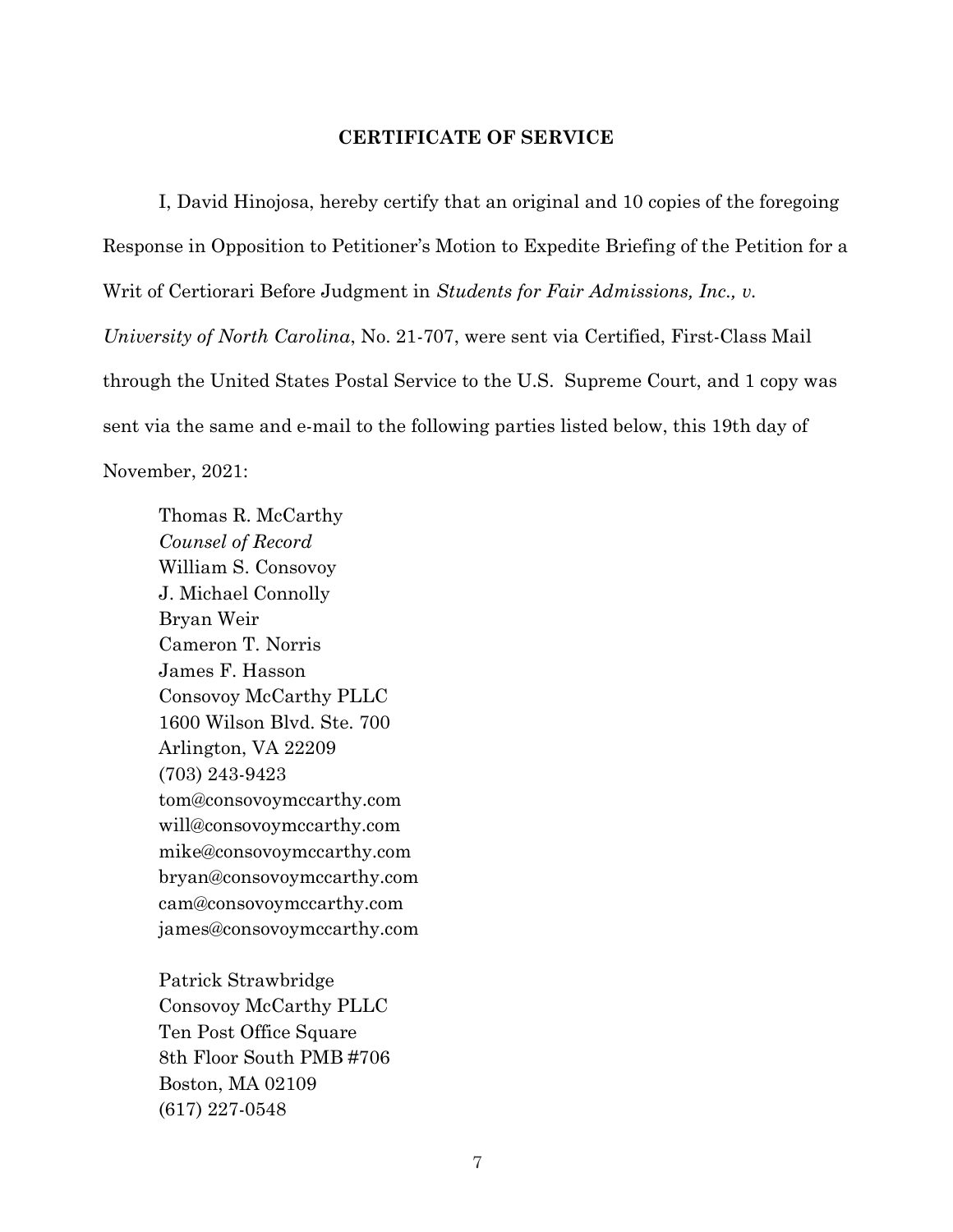## patrick@consovoymccarthy.com

Alan Ruley Bell, Davis & Pitt, P.A. P.O. Box 21029 Winston-Salem, NC 27120 (336) 714-4147 aruley@belldavispitt.com

### Counsel for Petitioner

Natalio D. Budasoff 110 West Third Street #110A New York, NY 10012 (336) 447-8015 ndb327@nyu.edu

## Counsel for Movant

Joshua H. Stein Attorney General Ryan Y. Park Counsel of Record North Carolina Department of Justice Post Office Box 629 Raleigh, North Carolina 27602 (919) 716-6400 rpark@ncdoj.gov

Patrick J. Fitzgerald Amy L. Van Gelder Skadden Arps Slate Meagher & Flom, LLP 155 N. Wacker Dr., 27th Floor Chicago, IL 60606 (312) 407-0700 patrick.fitzgerald@skadden.com amy.vangelder@skadden.com